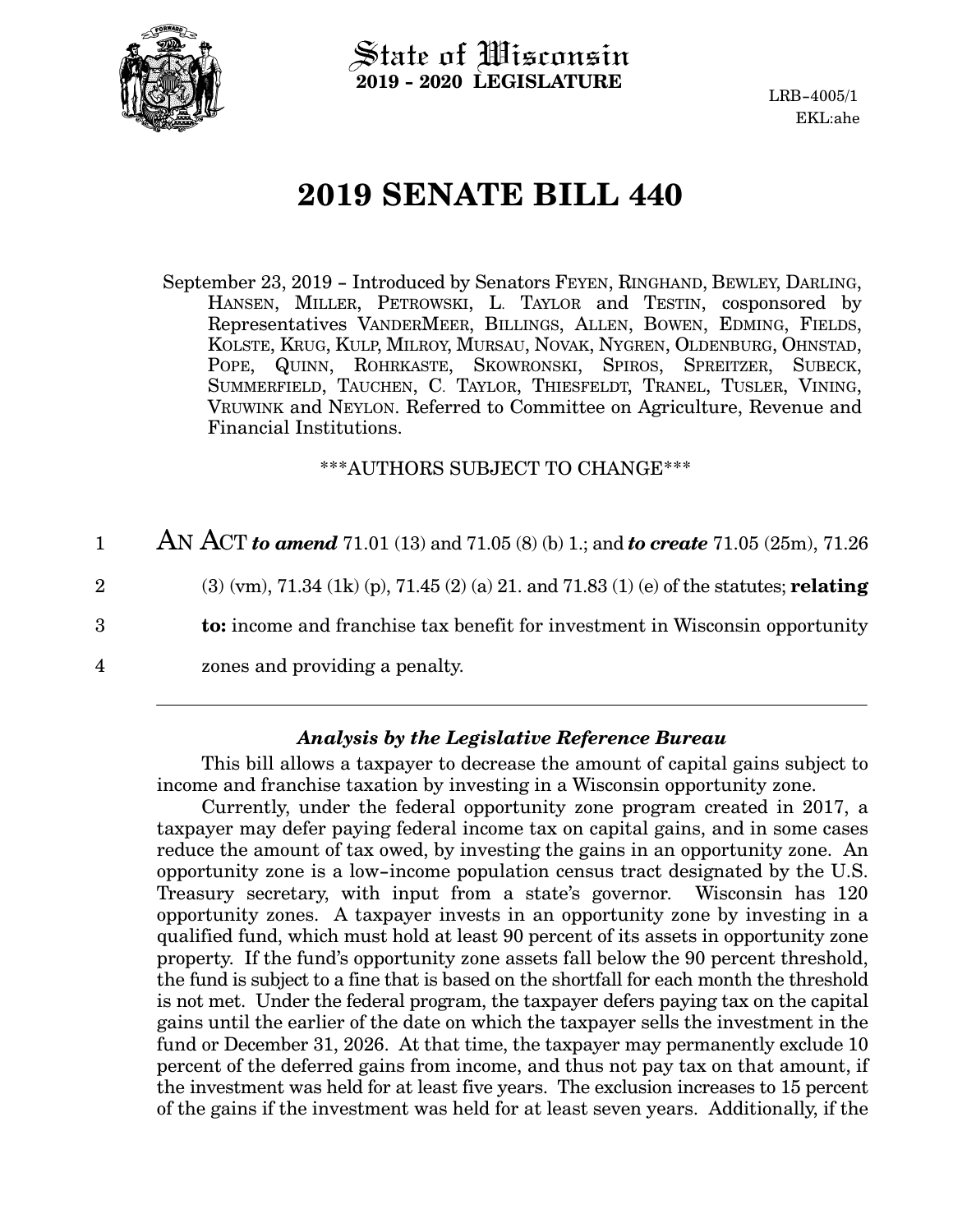#### **SENATE BILL 440**

taxpayer holds the investment for at least ten years, the investment's earnings are not taxed. Wisconsin has incorporated the federal provisions into state law and, therefore, the deferral and exclusion treatments apply when calculating state income and franchise taxes.

Under the bill, for income and franchise tax purposes, a taxpayer may exclude an additional 10 percent of the deferred gains if the taxpayer holds the investment in a Wisconsin qualified opportunity fund for at least five years or an additional 15 percent of the deferred gains if the taxpayer holds the investment for at least seven years. A Wisconsin qualified opportunity fund must hold at least 90 percent of its assets in property that qualifies under the federal program and is located in a Wisconsin opportunity zone. If the fund is liable for the federal penalty for failing to meet the 90 percent threshold for opportunity zone assets, the fund must also pay a state civil penalty that is equal to 33 percent of the federal penalty.

Because this bill relates to an exemption from state or local taxes, it may be referred to the Joint Survey Committee on Tax Exemptions for a report to be printed as an appendix to the bill.

For further information see the *state* fiscal estimate, which will be printed as an appendix to this bill.

#### *The people of the state of Wisconsin, represented in senate and assembly, do enact as follows:*

**SECTION 1.** 71.01 (13) of the statutes is amended to read: 71.01 **(13)** "Wisconsin adjusted gross income" means federal adjusted gross income, with the modifications prescribed in s.  $71.05(6)$  to  $(12)$ ,  $(19)$ ,  $(20)$ ,  $(24)$ ,  $(25)$ ,  $(25m)$ , and  $(26)$ . **SECTION 2.** 71.05 (8) (b) 1. of the statutes is amended to read: 71.05 **(8)** (b) 1. Except as provided in s. 71.80 (25), a Wisconsin net operating loss may be carried back against Wisconsin taxable income of the previous 2 years and then carried forward against Wisconsin taxable incomes of the next 20 taxable years, if the taxpayer was subject to taxation under this chapter in the taxable year in which the loss was incurred, to the extent not offset against other income of the year of loss and to the extent not offset against Wisconsin modified taxable income of the 2 years preceding the loss and of any year between the loss year and the taxable 1 2 3 4 5 6 7 8 9 10 11 12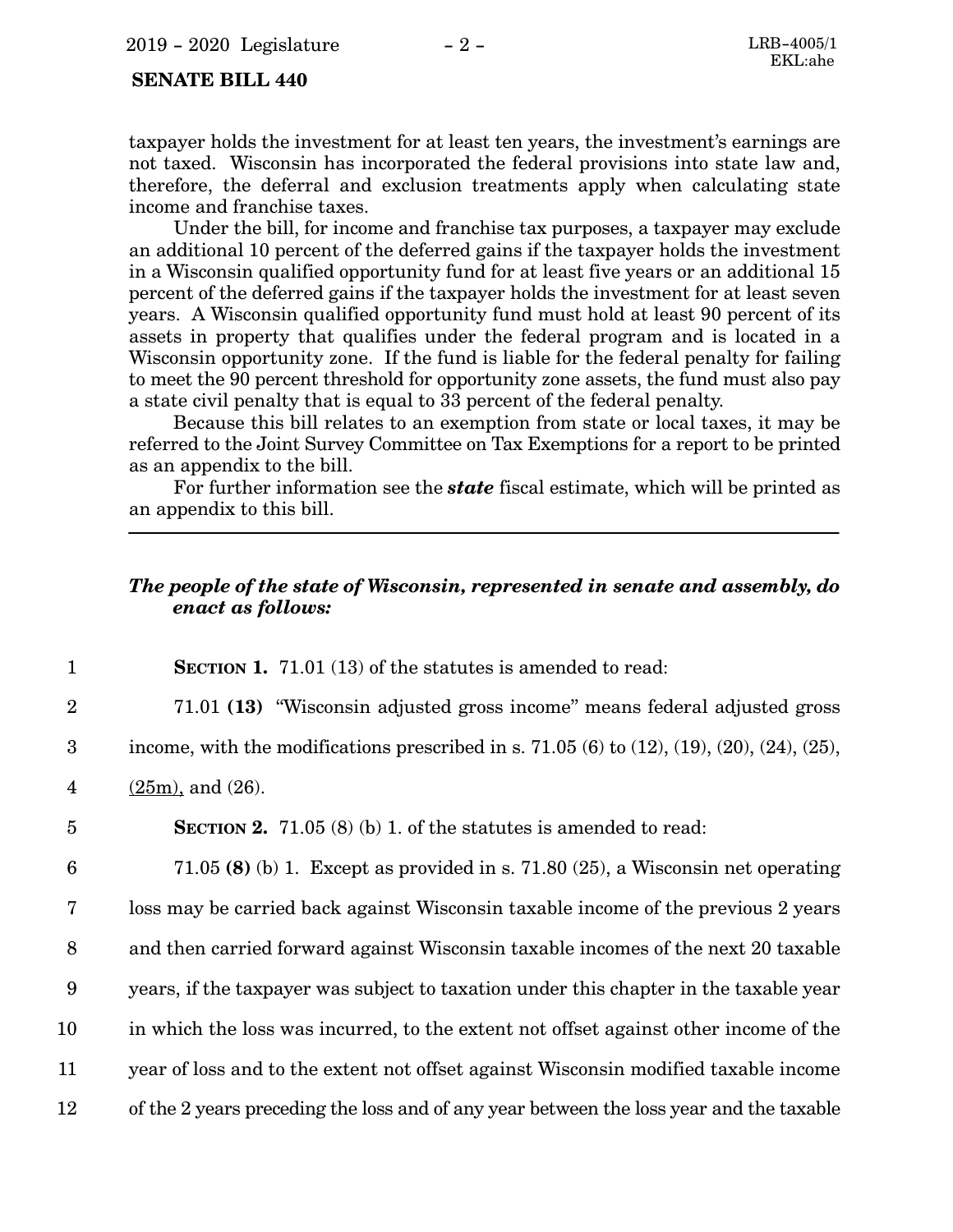$2019 - 2020$  Legislature  $-3 -$ <br>EKI:abe

1400Z-1.

22

| $\mathbf{1}$            | year for which the loss carry-forward is claimed. In this paragraph, "Wisconsin        |
|-------------------------|----------------------------------------------------------------------------------------|
| $\boldsymbol{2}$        | modified taxable income" means Wisconsin taxable income with the following             |
| $\boldsymbol{3}$        | exceptions: a net operating loss deduction or offset for the loss year or any taxable  |
| $\overline{\mathbf{4}}$ | year before or thereafter is not allowed, the deduction for long-term capital gains    |
| $\overline{5}$          | under subs. (6) (b) 9. and 9m. and $(25)$ , and $(25m)$ is not allowed, the amount     |
| $6\phantom{.}6$         | deductible for losses from sales or exchanges of capital assets may not exceed the     |
| 7                       | amount includable in income for gains from sales or exchanges of capital assets and    |
| 8                       | "Wisconsin modified taxable income" may not be less than zero.                         |
| 9                       | <b>SECTION 3.</b> 71.05 (25m) of the statutes is created to read:                      |
| 10                      | $71.05$ (25m)<br>In this<br>CAPITAL GAINS EXCLUSION; OPPORTUNITY ZONES.<br>(a)         |
| 11                      | subsection:                                                                            |
| 12                      | 1. "Claimant" means an individual; an individual partner or member of a                |
| 13                      | partnership, limited liability company, or limited liability partnership; or an        |
| 14                      | individual shareholder of a tax-option corporation.                                    |
| 15                      | 2. "Wisconsin qualified opportunity fund" means a qualified opportunity fund,          |
| 16                      | as defined in 26 USC 1400Z-2 (d) (1), that holds at least 90 percent of its assets in  |
| 17                      | Wisconsin qualified opportunity zone property, as measured on the last day of the      |
| 18                      | first 6-month period of the fund's taxable year and the last day of the fund's taxable |
| 19                      | year.                                                                                  |
| 20                      | 3. "Wisconsin qualified opportunity zone" means a population census tract              |
| 21                      | located in this state that is designated as a qualified opportunity zone under 26 USC  |

4. "Wisconsin qualified opportunity zone property" means qualified opportunity zone property, as defined in 26 USC 1400Z-2 (d) (2), except that qualified 23 24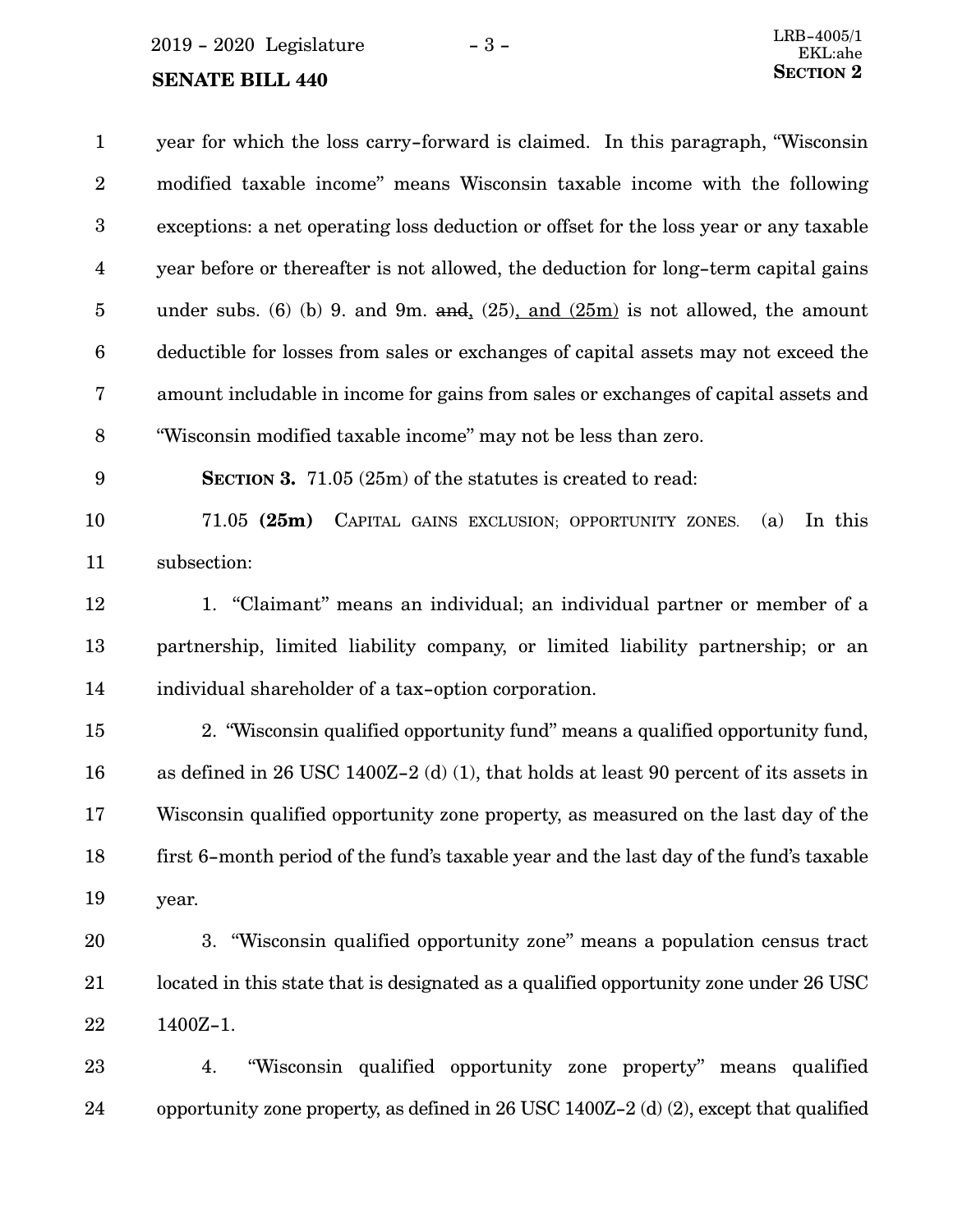2019 - 2020 Legislature - 4 - LRB-4005/1

#### **SENATE BILL 440 SECTION** 3

- opportunity zone business property, as defined in 26 USC 1400Z-2 (d) (2) (D) and (3) (A) (i), shall be located in a Wisconsin qualified opportunity zone. 1 2
- 

(b) For taxable years beginning after December 31, 2018, a claimant may subtract from federal adjusted gross income the amount of gain excluded from federal gross income in the taxable year due to the application of 26 USC 1400Z-2 (b) (2) (B) (iii) for an investment held in a Wisconsin qualified opportunity fund for at least 5 years or due to the application of 26 USC 1400Z-2 (b) (2) (B) (iv) for an investment held in a Wisconsin qualified opportunity fund for at least 7 years; except that the gain may not include any amount for which the claimant claimed a subtraction under sub. (25) (b) or any gain described under sub. (26) (b). 3 4 5 6 7 8 9 10

11

12

(c) A fund shall annually certify to each investor and the department that it qualifies as a Wisconsin qualified opportunity fund for the fund's taxable year.

- (d) Nothing in this subsection affects, or requires an adjustment to, a subtraction by the claimant under sub. (6) (b) 9. for the same taxable year. 13 14
- 15

**SECTION 4.** 71.26 (3) (vm) of the statutes is created to read:

- 71.26 **(3)** (vm) 1. For taxable years beginning after December 31, 2018, section 1400Z-2 (relating to capital gains invested in opportunity zones) is modified so that an increase in basis is twice the amount determined under section 1400Z-2 (b) (2) (B) (iii) for an investment held in a Wisconsin qualified opportunity fund for at least 5 years or under section 1400Z-2 (b) (2) (B) (iv) for an investment held in a Wisconsin qualified opportunity fund for at least 7 years. In this subdivision, "Wisconsin qualified opportunity fund" has the meaning given in s. 71.05 (25m) (a) 2. 16 17 18 19 20 21 22
- 2. A fund shall annually certify to each investor and the department that it qualifies as a Wisconsin qualified opportunity fund for the fund's taxable year. 23 24
- 25

**SECTION 5.** 71.34 (1k) (p) of the statutes is created to read: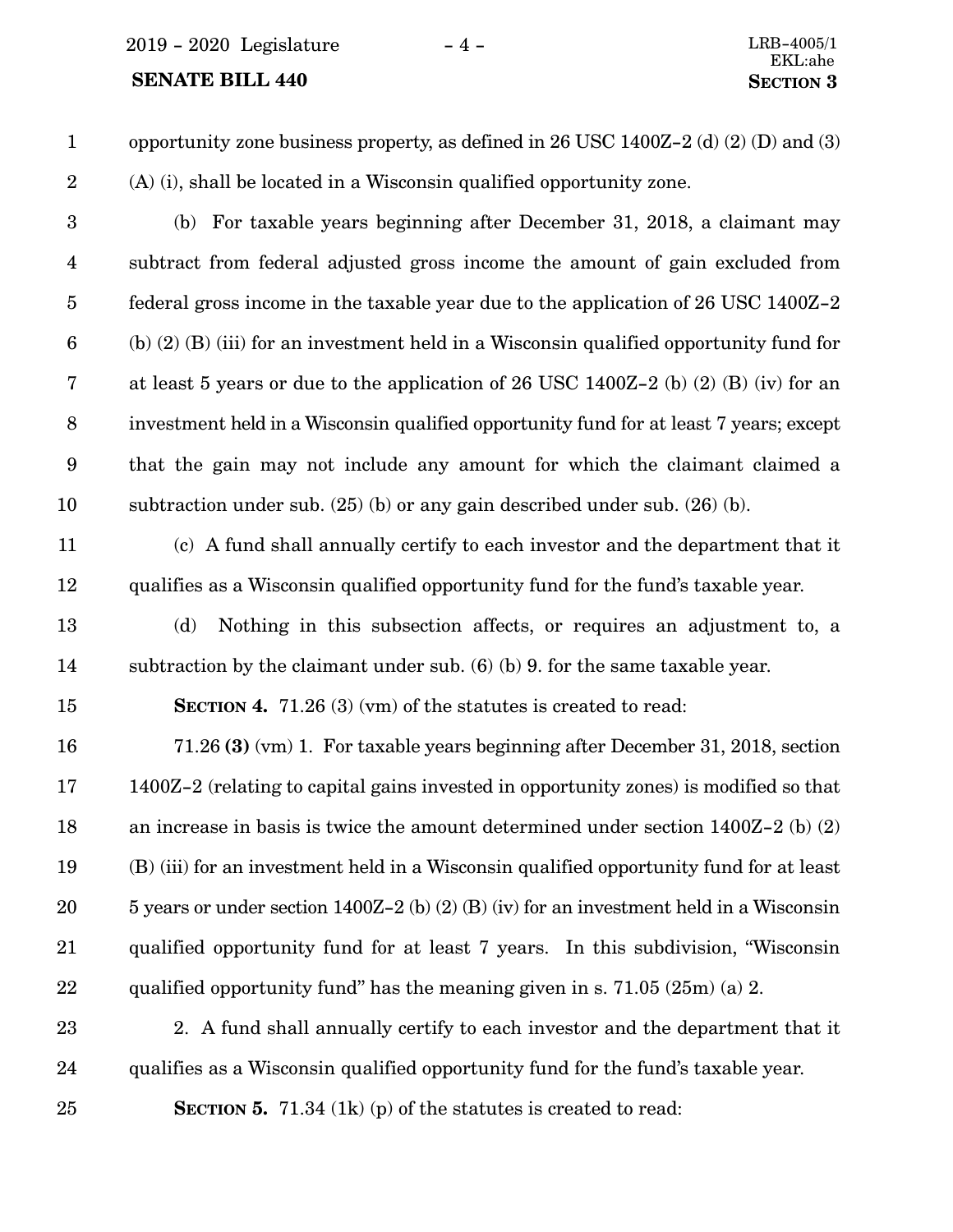| $\mathbf{1}$     | 71.34 (1 $\bf{k}$ ) (p) 1. For taxable years beginning after December 31, 2018, a          |
|------------------|--------------------------------------------------------------------------------------------|
| $\boldsymbol{2}$ | subtraction may be made of the amount of gain excluded from federal gross income           |
| 3                | in the taxable year due to the application of 26 USC 1400Z-2 (b) (2) (B) (iii) for an      |
| $\overline{4}$   | investment held in a Wisconsin qualified opportunity fund for at least 5 years or due      |
| $\overline{5}$   | to the application of 26 USC 1400Z-2 (b) (2) (B) (iv) for an investment held in a          |
| $\boldsymbol{6}$ | Wisconsin qualified opportunity fund for at least 7 years. In this subdivision,            |
| 7                | "Wisconsin qualified opportunity fund" has the meaning given in s. 71.05 (25m) (a)         |
| $\, 8$           | 2.                                                                                         |
| 9                | 2. A fund shall annually certify to each investor and the department of revenue            |
| 10               | that it qualifies as a Wisconsin qualified opportunity fund for the fund's taxable year.   |
| 11               | <b>SECTION 6.</b> 71.45 (2) (a) 21. of the statures is created to read:                    |
| 12               | 71.45 (2) (a) 21. a. For taxable years beginning after December 31, 2018, by               |
| 13               | subtracting from federal taxable income an amount equal to the gain excluded from          |
| 14               | federal gross income in the taxable year due to the application of 26 USC 1400Z-2          |
| 15               | (b) $(2)$ (B) $(iii)$ for an investment held in a Wisconsin qualified opportunity fund for |
| 16               | at least 5 years or 26 USC 1400Z-2 (b) (2) (B) (iv) for an investment held in a            |
| 17               | Wisconsin qualified opportunity fund for at least 7 years. In this subdivision,            |
| 18               | "Wisconsin qualified opportunity fund" has the meaning given in s. $71.05(25m)(a)$         |
| 19               | 2.                                                                                         |
| 20               | b. A fund shall annually certify to each investor and the department that it               |
| 21               | qualifies as a Wisconsin qualified opportunity fund for the fund's taxable year.           |
| 22               | <b>SECTION 7.</b> 71.83 (1) (e) of the statures is created to read:                        |
| 23               | 71.83 (1) (e) Wisconsin qualified opportunity funds. A Wisconsin qualified                 |
| 24               | opportunity fund, as defined in s. $71.05(25m)(a)$ 2, that is liable for a penalty under   |
| 25               | section 1400Z-2 (f) of the Internal Revenue Code is liable for a penalty equal to 33       |